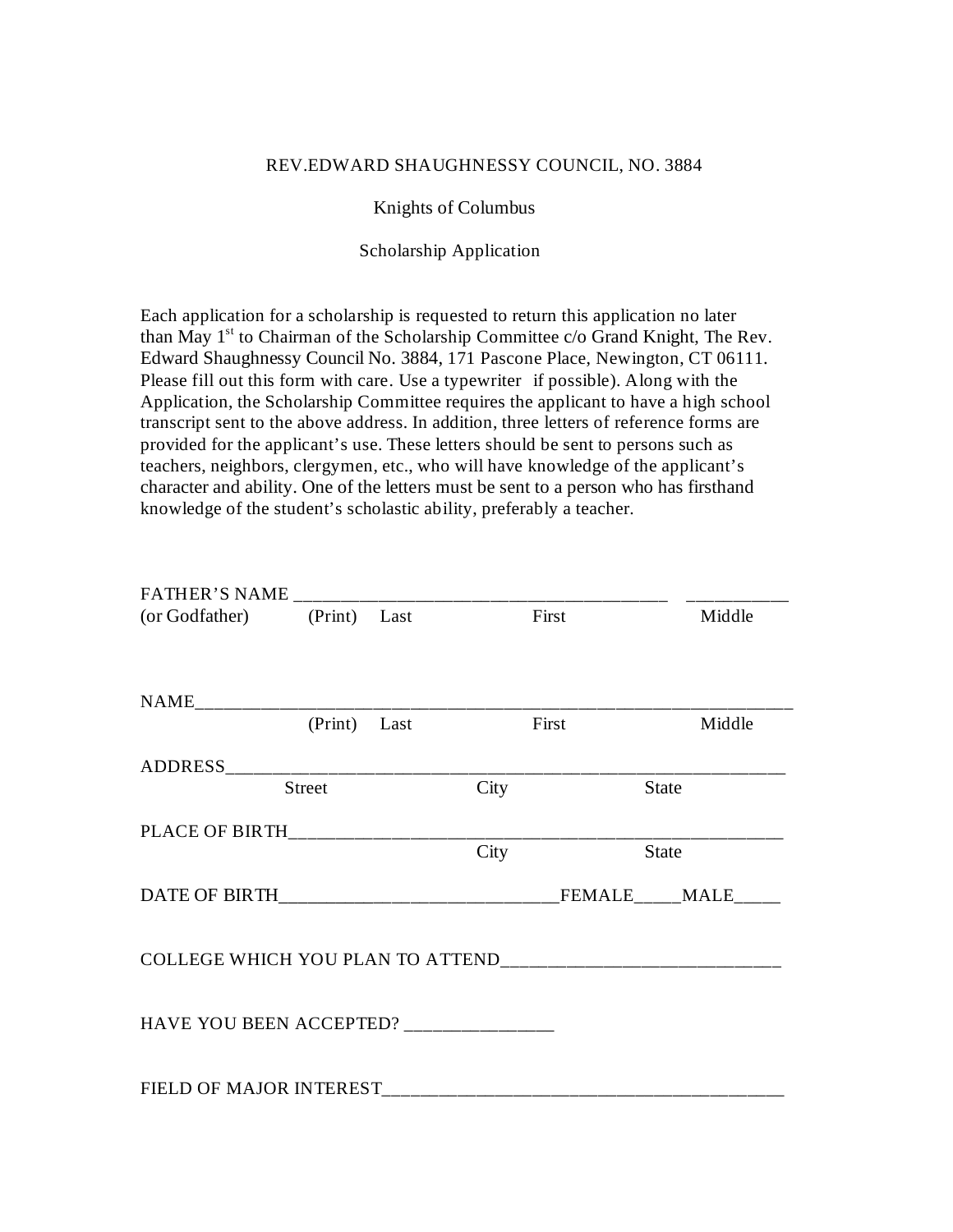Applicant list activities you have participated in<br>While in high school:

 $\Delta \sim 10^{-10}$ 

LIST AWARDS, SCHOLARSHIPS, OR HONORS RECEIVED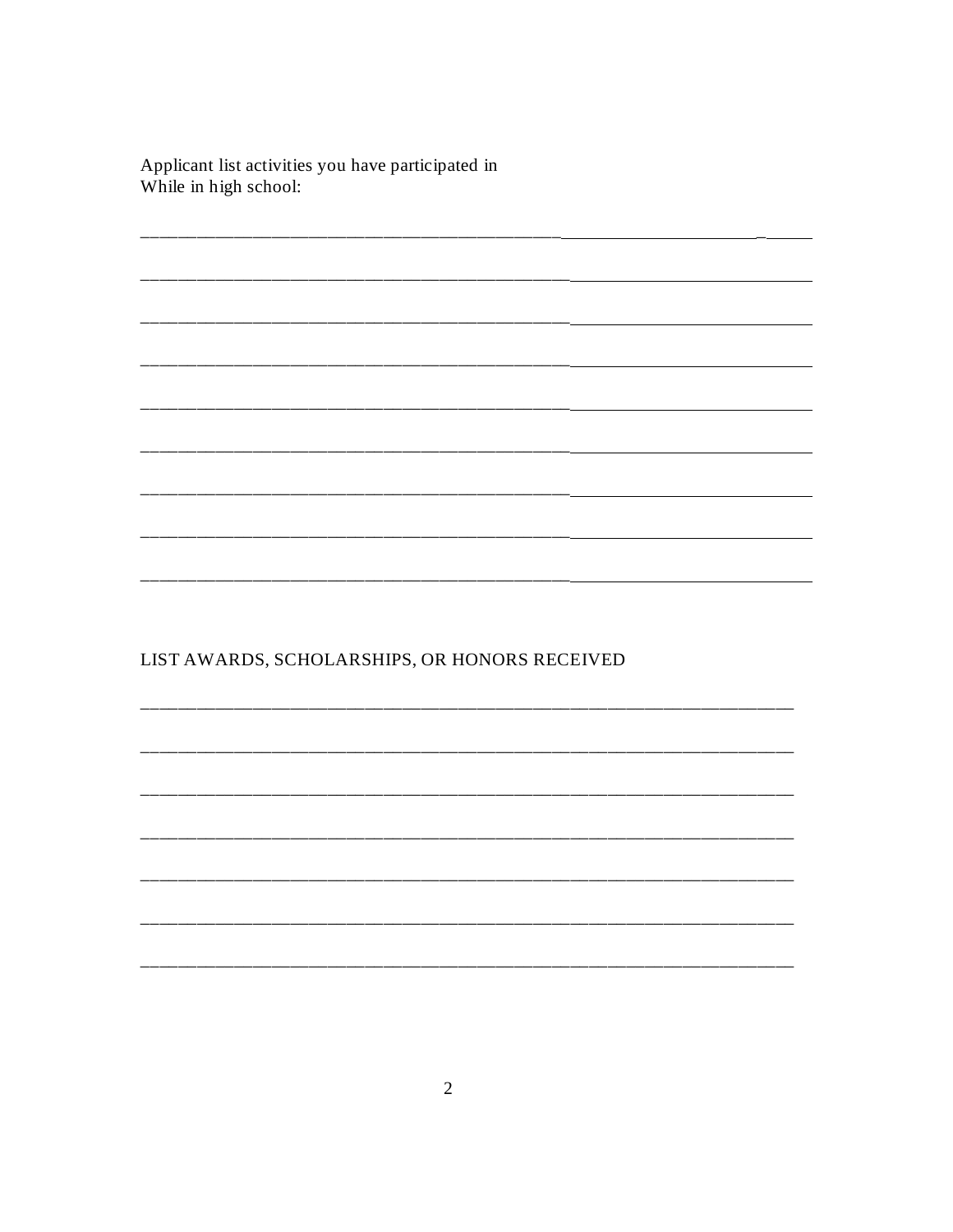This page has been provided so that the applicant why have an opportunity to express themselves as to the future goals, past accomplishments, and/or any other information which may aid the committee in evaluating the applicant or attach a separate sheet.